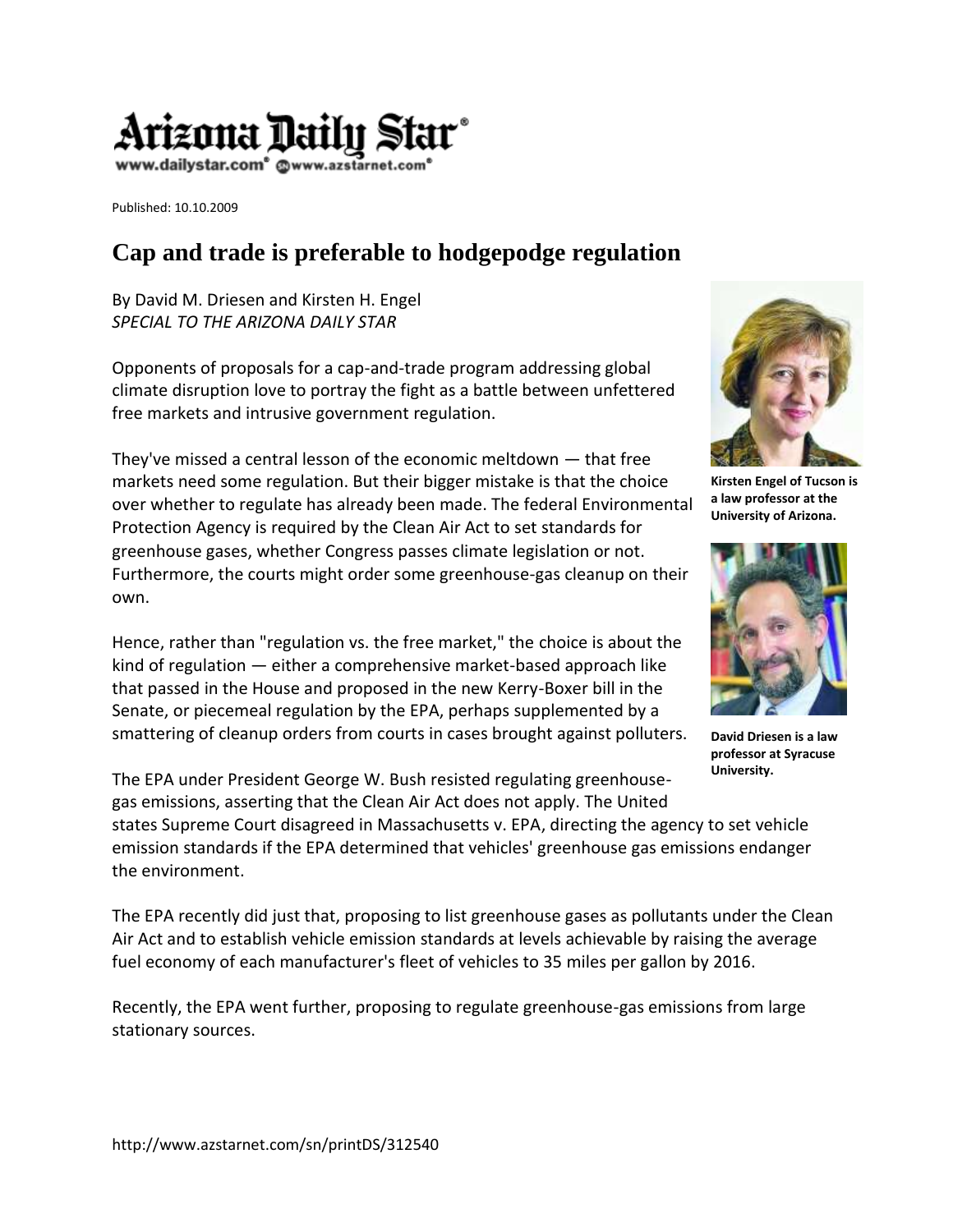Now that the EPA has announced that greenhouse gases endanger public health and the environment, it will be legally difficult and often impossible for the agency to turn down petitions calling for regulation of other major sources of these same greenhouse gases.

By our count, environmental groups, states and local governments have already filed at least eight petitions seeking EPA regulation not just of cars, but of petroleum refineries, aircraft, nonroad vehicles (such as construction equipment and tractors), ships and vehicle fuels.

Meanwhile, the EPA is no longer the only source of regulation that the industry needs to worry about.

In September, a federal appeals court gave the go-ahead to an ambitious lawsuit filed by eight states and several environmental groups alleging that the greenhouse-gas emissions from American Electric Power and other major coal-fired utilities constitute a public nuisance.

While the ultimate outcome remains to be seen, the sweeping decision by two judges appointed by Republican presidents takes the prospect of common-law liability out of the realm of the fanciful and into that of the possible.

Thus, in an ironic twist, market-loving opponents of cap-and-trade may succeed in blocking climate legislation in Congress only to have it replaced by what they hate more: command and control regulatory standards from the federal bureaucracy and unpredictable, piecemeal litigation-derived standards from the courts.

It's a bad trade-off for the free marketers and it's not so great for the public either. A legislative cap-and-trade program would set clear goals for greenhouse-gas reductions, but employ a market-based approach to achieving them.

Under cap-and-trade, national emissions must come down. But individual polluters can choose between making reductions at their own facilities and purchasing allowances — buying someone else's ticket to pollute.

This trading approach offers flexibility, allowing polluters to choose the most cost-effective approach to achieving emission-reduction goals.

A hodgepodge of EPA and litigation-driven standards is not the best choice for the country, either. The very unpredictability of the regulatory standards will hamper the transition to a lesscarbon-intensive economy and waste time and money on litigation and agency rule makings, resources that could more productively be turned to implementing a comprehensive, predictable and flexible scheme of regulation mandated by our elected representatives in Congress.

While EPA regulation is needed to address climate disruption if Congress fails to enact a comprehensive program, freshly tailored legislation would be best. A number of polluting firms have worked with moderate environmentalists to craft a cap-and-trade bill.

http://www.azstarnet.com/sn/printDS/312540